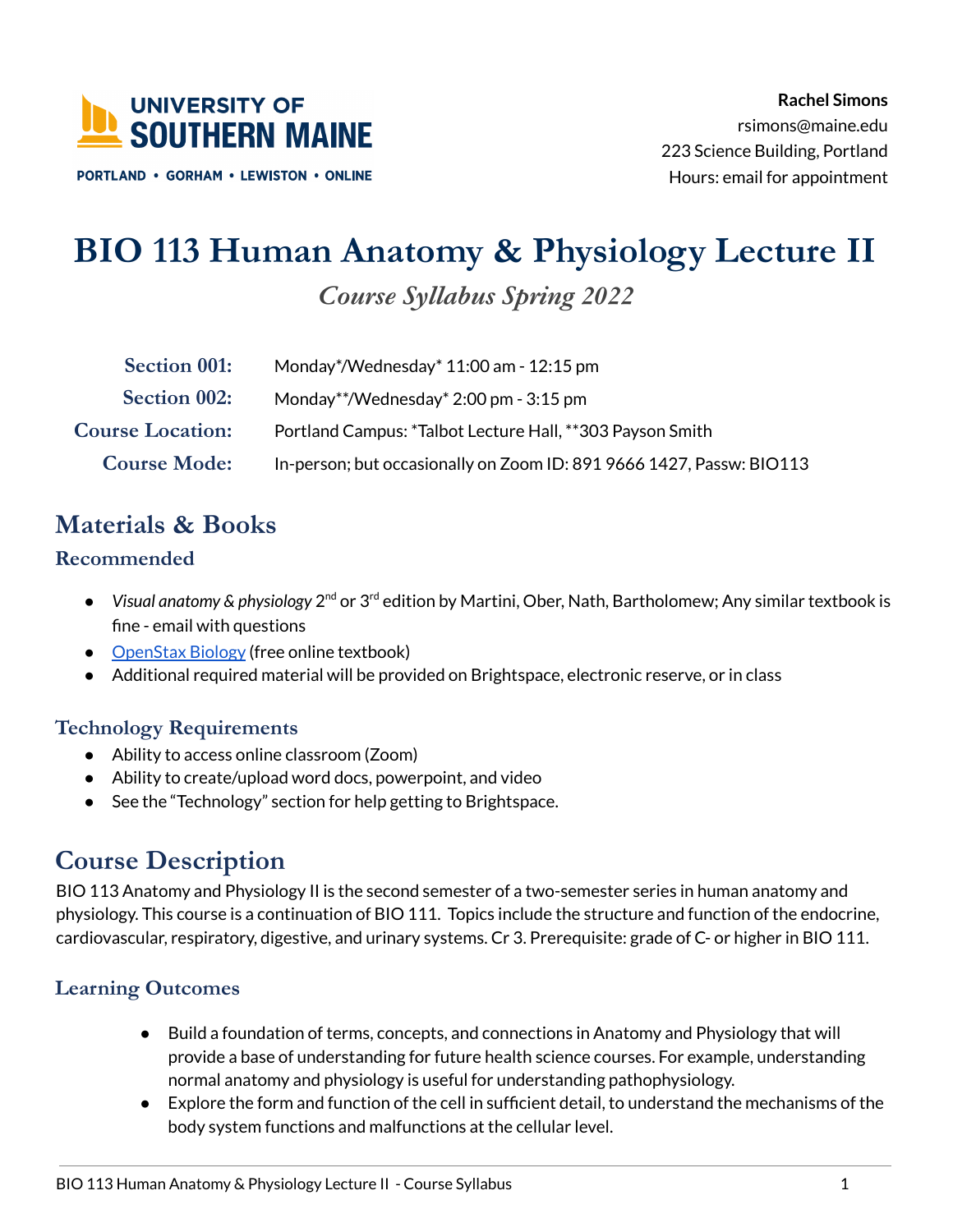- Acquire specific knowledge of endocrine, cardiovascular, respiratory, digestive, and urinary systems.
- Practice explaining, diagramming, and teaching concepts in anatomy and physiology.
- **Course objectives**, key ideas and content from each unit are found within each course unit folders in Brightspace as "study questions"

#### **Structure & Format**

I We will meet twice each week in the classroom to explore new topics, review topics, ask/answer questions related to course material, and give/receive feedback on drawing assignments. Video-notes and video-resources will be posted on Brightspace each week, along with additional reading and writing assignments. Students will also work independently each week to take their own notes (on video-notes and required video-resources) and work on drawing assignments.

**Video-notes:** weekly series of short videos of me, narrating, drawing, or demonstrating **Video-resources**: external links to supporting or complementary topics

Review the posted materials before our class meetings; arrive at the meeting prepared to ask questions, discuss, or assist peers in understanding the material.

Class meetings and/or video-notes will introduce key concepts and fundamental principles. It is my expectation that students will use this framework to further explore these ideas and related ideas in the assigned textbook chapters.

### **Assessment and Grading (exams, quizzes, drawing assignments)**

#### **Exams**

I Exams will comprise 80% of the lecture grade. There will be 4 exams, approximately 1 hour in length. The exams will cover the material presented since the last examination. In other words, the examinations are not cumulative. This includes the final examination. No make ups will be given without a very good reason. If you miss an exam or anticipate missing an exam, contact me as soon as possible for consideration of a make-up exam. 100 points each; 4 exams = 400 points

#### **Quizzes**

Quizzes will comprise 10% of the grade. Quizzes will cover mostly the material presented in classes. There will be 10 quizzes; 5 points per quiz for a total of 50 points. Quizzes will be completed online, in Brightspace. Quizzes provide an opportunity to practice, review, and repeat! You may complete the quizzes as many times as needed to get 100%, and practice for the exam.

#### **Drawing assignments**

Drawing Assignments will comprise 10% of the grade. See Brightspace for specific instructions for the drawing assignments. There will be 4 drawing "sets" – each set is associated with an exam. Each set includes three or four drawings (or short answers, or tables). The set must be handed in on or before the exam. Each set is worth 12-14 points. 4 sets = 50 points. This is equivalent to  $\frac{1}{2}$  an exam score. Consider that these drawing sets are equivalent to a mini take-home exam. Late work will be reviewed at my discretion and may be awarded ½ credit. **Suggestion: hand in your best work!** Hand in fantastic, carefully-labeled diagrams with references. Hand in only full-credit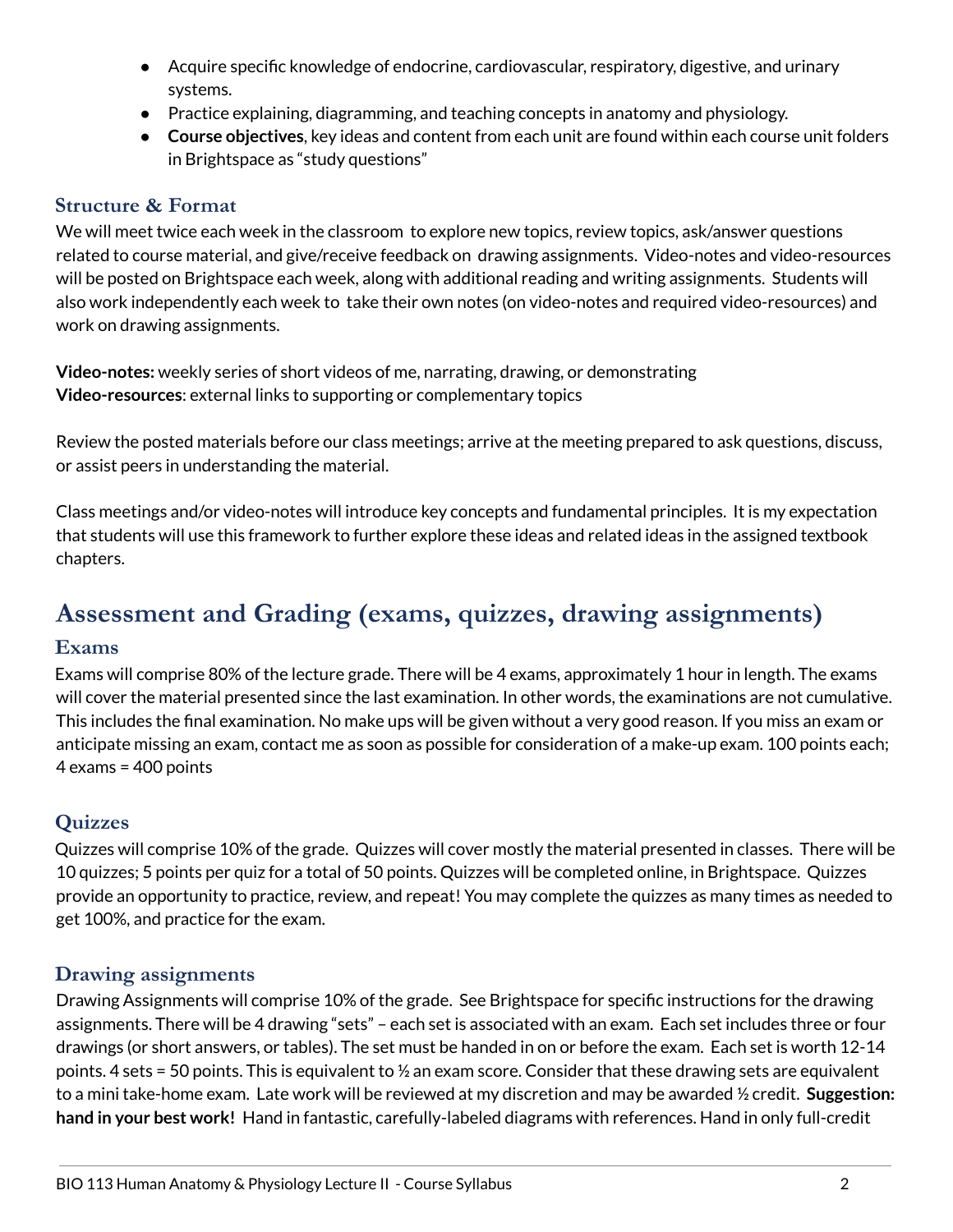work – check your drawings with me or a study group before handing it in! Upload your completed work to Brightspace.

### **How to succeed in this course**

#### **Study questions**

Study questions will be posted on Brightspace. I encourage students to write complete answers to the questions each week. Write careful, precise answers. Use correct spelling and grammar. Organize your ideas. Then compare your work to posted answer keys. Study questions are not graded. This is an opportunity to assess your own understanding of each topic. This is a study tool only – you will not hand in this work.

Suggestions:

- Come to class. Take notes. The class meetings will clarify the assigned video notes and reading from the textbook
- Pay attention in class! If you come to class, use the time wisely, take excellent notes, connect with peers, and ask questions.
- If we are on Zoom, keep your camera on! Then I can see if you are confused; and you can see if you look like you are paying attention :)
- Take notes on the posted Video-notes and Video-resources before you come to class
- Create a study group or set up tutoring groups (free @ USM Learning Commons)
- Review the assigned chapters in the Visual Anatomy textbook (or any textbook). Draw and redraw the figures from the textbook as well as the diagrams from class.
- Keep up with the video notes, video resources, and assignments.
- j ● Ask questions in class or after class. It is likely that you are not the only one with a question and you will be doing others a favor by asking a question in class.
- Email or meet with me if you are struggling to understand the material.
- Create a vocabulary log list terms from lectures, and homework questions; learn definitions.
- Work with study partners and compare homework answers.
- Re-write your lecture notes two or three or four times.
- Draw all the diagrams presented in class. Re-draw them 10 times!
- Make up your own multiple-choice exam questions.
- Answer the review questions at the end of each chapter in the textbook
- Spend at least 4-8 hours drawing and redrawing diagrams, and re-writing notes each week. An average student who studies for an average of two hours per hour of class time each week, is likely to earn a "C" grade in the class. So, seriously consider how much time you will devote to understanding the class material. Do not simply "read the textbook" but follow the suggestions for quizzes, reading, writing, and performing. Email me with any questions!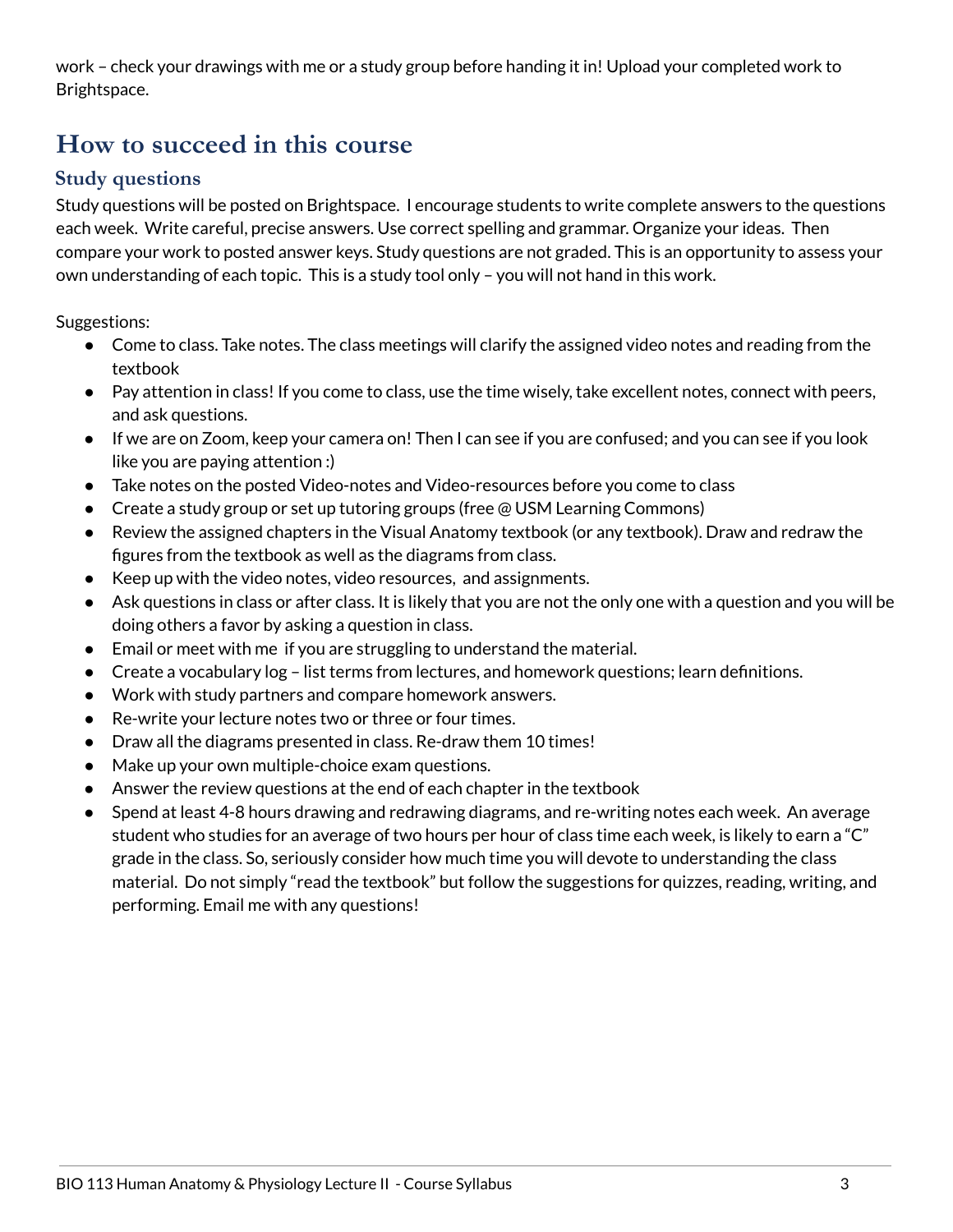#### **Course Evaluations**

At the end of each semester, every student has the opportunity to provide constructive feedback on their courses. It is important to me that you take the time to let me know your thoughts about the course. I will use student feedback to make improvements to the course materials, assignments, and outcomes.

## **Course Policies**

#### **Grading Scale**

| 100-93% |     | А    | 79-77%         |     | C+       |
|---------|-----|------|----------------|-----|----------|
| 92-90%  | $=$ | А-   | 76-73%         | $=$ |          |
| 89-87%  |     | $R+$ | 72-70%         |     | $\Gamma$ |
| 86-83%  | $=$ | R    | 69-60%         |     |          |
| 82-80%  |     | R-   | 59% or lower = |     |          |

#### **Attendance and Late Work**

Attendance and participation is important. You are responsible for all work and material presented during a class meeting, even if you are unable to attend. Work submitted after an assignment due date, unless otherwise cleared by the instructor, will be penalized. Please contact me for consideration of an extension if you are sick or unable to attend or having difficulty keeping up with the work.

#### **Final Examination**

BIO 113 has four unit exams. The fourth unit exam will be given during finals week.

#### **Respondus Lockdown Browser**

Exams and quizzes may require Respondus Lockdown Browser – see [instructions](https://docs.google.com/document/d/1xaL3gii1zt2I7JkTppG5qNO7S4vOeHFvepicNjNoeJg/edit?usp=sharing) here.

#### **Withdrawal from the Course**

Friday March 26th is the last day to drop and receive "W"; see USM's [academic](https://usm.maine.edu/reg/academiccalendar) calendar. For more information, review USM's Add/Drop and [Withdrawal](https://usm.maine.edu/reg/addingdroppingwithdrawal) Policies.

#### **Inclement Weather and Class Cancellation**

USM may officially close the university due to inclement weather. If this affects our online class meeting, I will post a note in Brightspace or send an email with any modified class plans. Also note that if you feel that travel to USM is not safe or not possible -- even if the university is open -- due to weather conditions, please contact me to let me know. Please be safe! If I need to reschedule or cancel a class for any reason, I will email students, and post an announcement on Brightspace.

#### **Academic Integrity / Plagiarism**

Everyone associated with the University of Southern Maine is expected to adhere to the principles of academic integrity central to the academic function of the university. Any breach of academic integrity represents a serious offense. Each student has a responsibility to know the standards of conduct and expectations of academic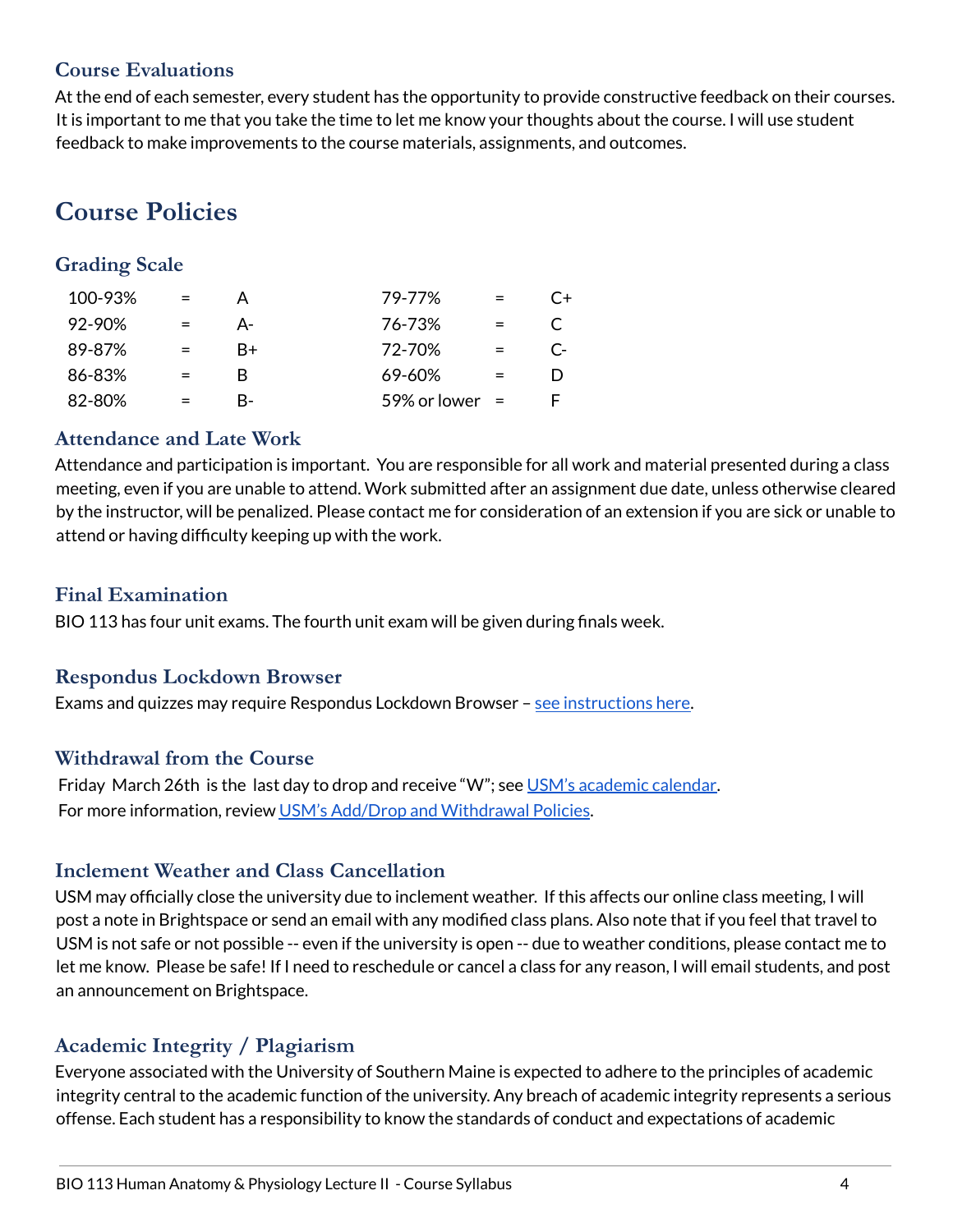integrity that apply to academic tasks. Violations of student academic integrity include any actions that attempt to promote or enhance the academic standing of any student by dishonest means. Cheating on an examination, stealing the words or ideas of another (i.e., plagiarism), making statements known to be false or misleading, falsifying the results of one's research, improperly using library materials or computer files, or altering or forging academic records are examples of violations of this policy which are contrary to the academic purposes for which the University exists. Acts that violate academic integrity disrupt the educational process and are not acceptable.

Evidence of a violation of the academic integrity policy will normally result in disciplinary action. A copy of the complete policy may be obtained from the Dean of Students Office website at [usm.maine.edu/community-standards-mediation/academic-integrity](https://usm.maine.edu/community-standards-mediation/academic-integrity) or by calling and requesting a copy at (207) 780-5242.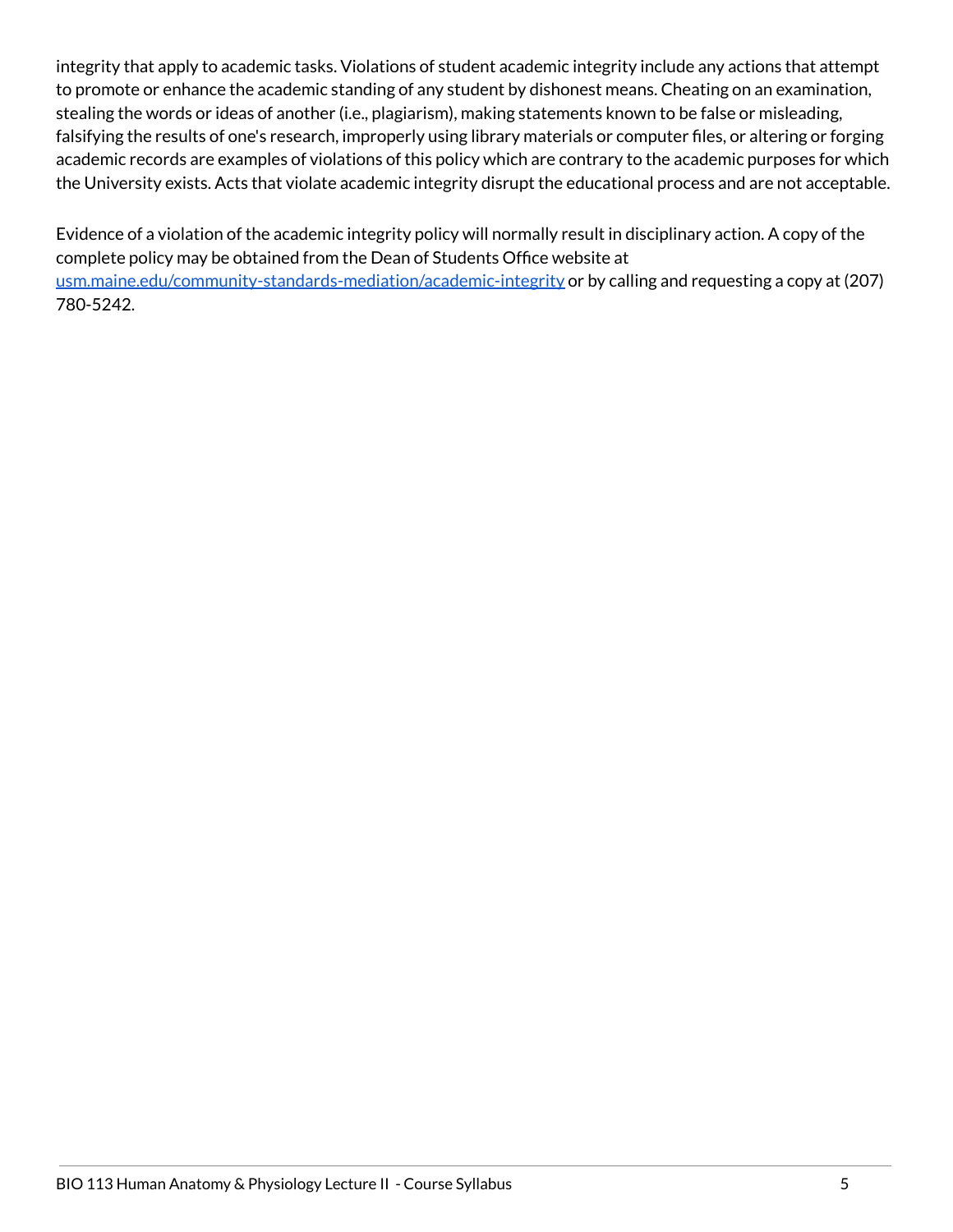### **Course Schedule**

#### i Note: This schedule is tentative and subject to change!

| <b>Week</b>      | <b>Date</b>       | Day       | <b>Topic</b>                        | Martini |
|------------------|-------------------|-----------|-------------------------------------|---------|
| $\mathbf{1}$     | <b>Jan 19</b>     | W         | <b>Endocrine I</b>                  | 16      |
| $\overline{2}$   | <b>Jan 24</b>     | ${\sf M}$ | <b>Endocrine II</b>                 | 16      |
|                  | <b>Jan 26</b>     | W         | <b>Blood I</b>                      | 17,20   |
| 3                | <b>Jan 31</b>     | ${\sf M}$ | <b>Blood II</b>                     | 17,20   |
|                  | Feb <sub>2</sub>  | W         | Immune system I                     | 20      |
| $\overline{4}$   | Feb <sub>7</sub>  | M         | Immune system II                    | 20      |
|                  | Feb 9             | W         | Exam 1, Drawing assignment #1 due   |         |
| 5                | Feb 14            | ${\sf M}$ | Heart I                             | 19      |
|                  | Feb 16            | W         | Heart II                            | 19      |
| $\boldsymbol{6}$ | Feb 21            | M         | Presidents' Day Holiday             |         |
|                  | Feb <sub>23</sub> | W         | <b>Blood vessels I</b>              | 18      |
| $\overline{7}$   | Feb <sub>28</sub> | ${\sf M}$ | <b>Blood vessels II</b>             | 18      |
|                  | Mar 2             | W         | Respiratory I                       | 21      |
| $\,8\,$          | Mar 7             | M         | <b>Respiratory II</b>               | 21      |
|                  | Mar 9             | W         | Exam 2, Drawing assignment #2 due   |         |
| 9                | Mar 14, 16        | M, W      | USM Spring break - No class meeting |         |
| 10               | Mar 22            | M         | Digestive I                         | 22      |
|                  | Mar 24            | W         | Digestive II                        | 22      |
| 11               | Mar 29            | ${\sf M}$ | Metabolism I                        | 23      |
|                  | Mar 31            | W         | <b>Metabolism II</b>                | 23      |
| 12               | Apr 5             | ${\sf M}$ | <b>Metabolism III</b>               | 23      |
|                  | Apr 7             | W         | Metabolism IV                       | 23      |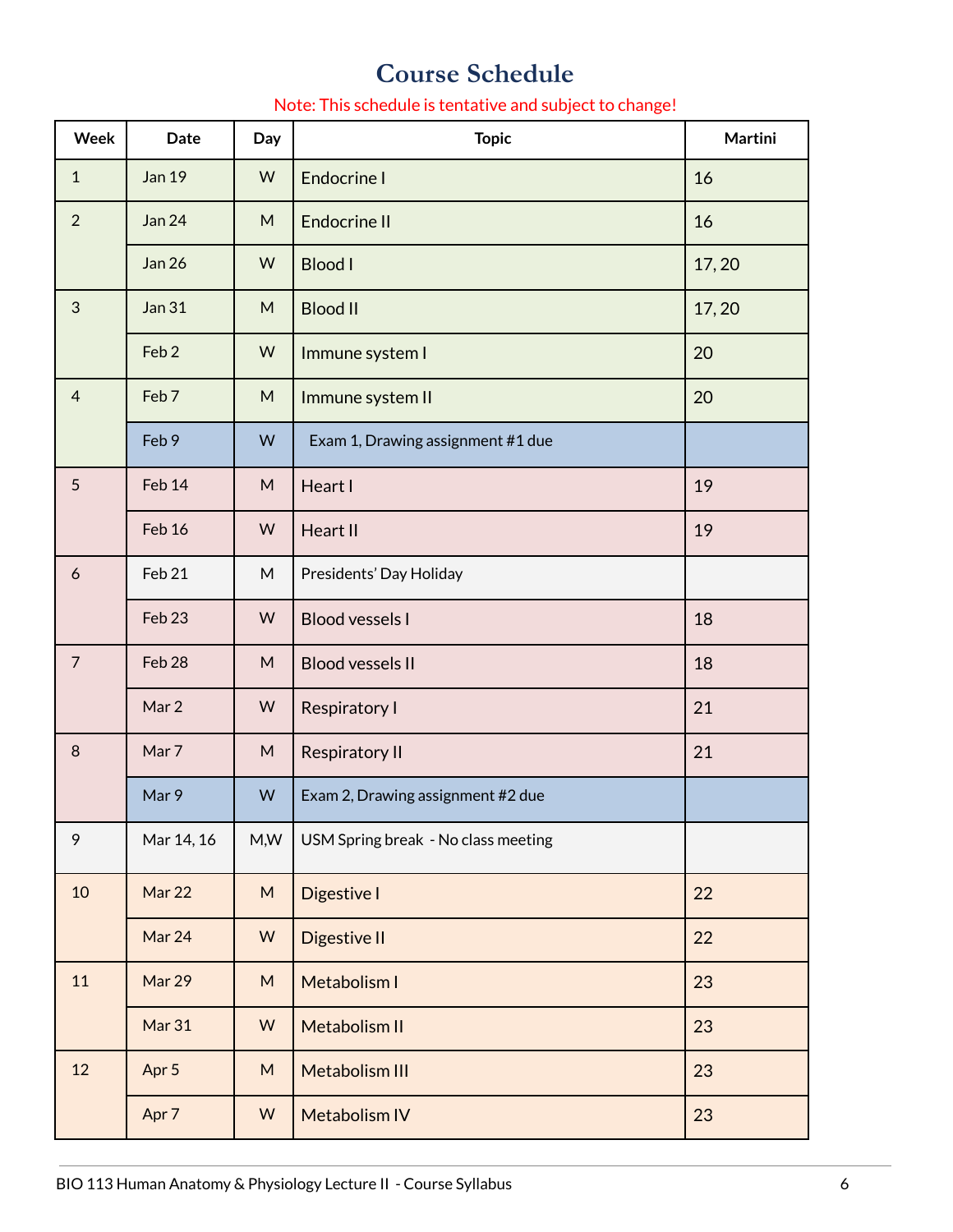| 13 | Apr 11 | M | Exam 3, Drawing assignment #3 due                      |    |
|----|--------|---|--------------------------------------------------------|----|
|    | Apr 13 | W | Urinary I                                              | 24 |
| 14 | Apr 18 | M | Urinary II                                             | 24 |
|    | Apr 20 | W | Fluid balance; Acid-base balance                       | 25 |
| 15 | Apr 25 | M | Reproduction                                           | 26 |
|    | Apr 27 | W | Reproduction                                           | 26 |
| 16 | May 4  | W | Exam 4, Drawing assignment #4 due<br>(Final exam week) |    |

l, View USM's [academic](https://usm.maine.edu/reg/academiccalendar) calendar for general calendar information.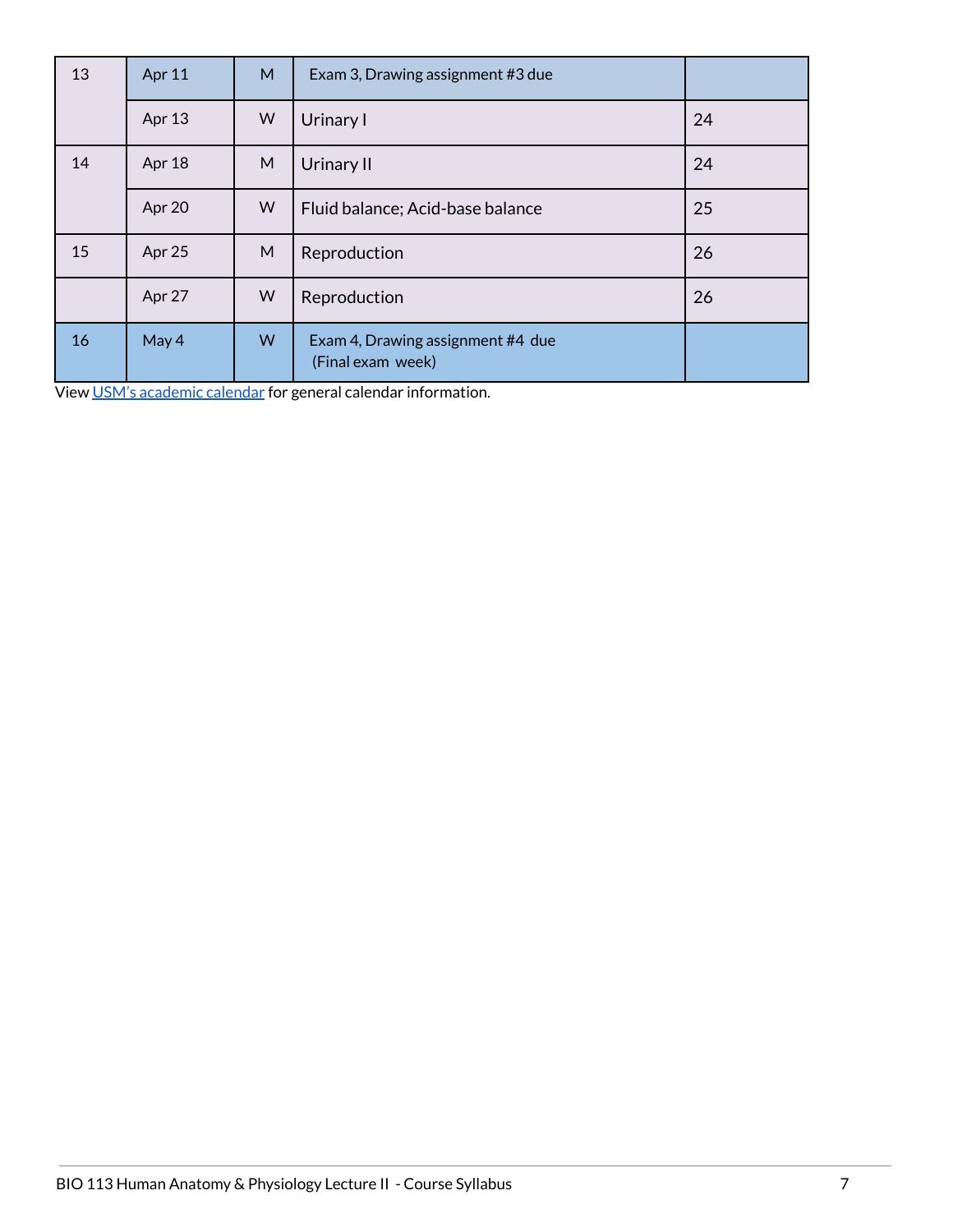## **Technology**

### **Technology Support Center (Help Desk)**

If you need technical support at any time during the course (especially concerning Blackboard), please contact the Technology Support Center:

**Phone:** 207-780-4029 or 1-800-696-4357

**Email:** [help@maine.edu](mailto:help@maine.edu)

- You need a [maine.edu](https://maine.edu) account to access most of our online resources. If you can't remember your account information, visit [accounts.maine.edu](http://accounts.maine.edu/) or contact IT at 1-800-696-4357 and ask them to help you access your [maine.edu](https://maine.edu) account.
- The USM Portal ([my.usm.maine.edu\)](https://my.usm.maine.edu/) can be used to reach your student email, Brightspace, MaineStreet and most other university online tools through a single website.
- If this is the first time you've used Brightspace, you will find instructions and information about Brightspace once you log into Brigthspace at USM Portal [\(my.usm.maine.edu](https://my.usm.maine.edu/))

#### **Computer Access**

Participants will need a reliable computer with the latest version of a web browser. In addition, you will need a broadband Internet connection (DSL or faster). Below is a suggested list of recommended software you may need to access electronic resources for this course.

#### **Latest Versions of Web Browsers**

- [Mozilla](http://mozilla.com/firefox) Firefox (Windows / MacOS) Recommend
- Google [Chrome](http://www.google.com/chrome/) (Windows/MacOS) Recommended
- [Safari](http://www.apple.com/safari/) (MacOS Update through the App Store)

Note that Brightspace and many other web-based applications used in USM courses do not work well in Microsoft's browsers, Edge and Internet Explorer.

#### **Etiquette and Technology**

When we meet in person, please be respectful and use your phone or computer only to engage in the class material. In other words, you may look up information on your phone, or take notes on your computer or tablet, but please do not text or play games or create any kind of distraction for peers or for me during class.

j Our text-based communication is vital in this course since it is the primary - and possibly only - way we will connect with each other. Please be careful and considerate in all your communications with each other and your instructor. The online medium is poor at conveying tone. Consider what you are saying and remember that your intent might not be inferred by your readers (fellow students and instructors). Take a moment to re-read everything you write: assume that it will be taken in the worst possible light. And extend courtesy to others: assume the most charitable possible.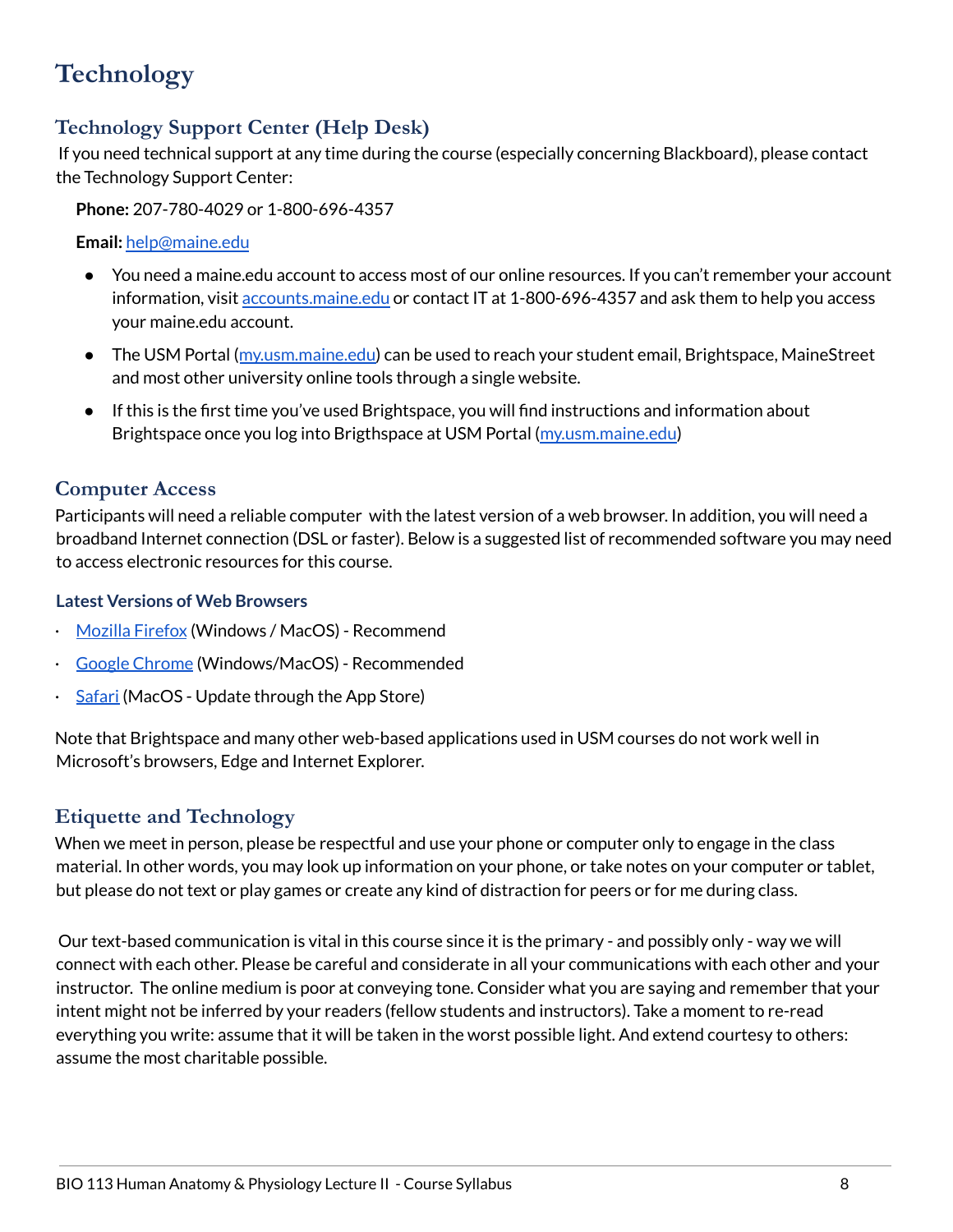#### **Student Data Retention**

 Your [maine.edu](https://maine.edu) account is issued to you for as long as you are a student of this or any other University of Maine System campus. There are various limits on how long IT can retain data you have stored through this account depending on which services you have used. USM encourages you to visit [accounts.maine.edu](http://accounts.maine.edu/) for full details on [maine.edu](https://maine.edu) account policies.

## **University Policies & Support Resources**

#### **ADA & Electronic Accessibility Notification & Accommodations**

The university is committed to providing students with documented disabilities equal access to all university programs and services. If you think you have a disability and would like to request accommodations, you must register with the Disability Services Center. Timely notification is essential. The Disability Services Center can be reached by calling 207-780-4706 or by email at [dsc-usm@maine.edu](mailto:dsc-usm@maine.edu). If you have already received a faculty accommodation letter from the Disability Services Center, please provide me with that information as soon as possible. Please make a private appointment so that we can review your accommodations.

#### **Learning Commons**

Tutoring at USM is for all students, not just those who are struggling. Tutoring provides active feedback and practice, and is available for writing, math, and many more subjects. Walk-in tutoring is available at the Glickman Library in Portland, the Gorham Library, and the LAC Writing Center.

- For best service, we recommend making an appointment at: [usm.maine.edu/learningcommons/schedule-tutoring-appointment](https://usm.maine.edu/learningcommons/schedule-tutoring-appointment)
- Questions about tutoring should be directed to Naamah Jarnot at 207-780-4554.
- Interested in becoming a more effective, efficient learner? Check out [usm.maine.edu/agile](https://usm.maine.edu/agile)!

#### **Counseling**

Counseling is available for USM students. The best way to schedule an appointment is to email [usm.health@maine.edu](mailto:usm.health@maine.edu). More information is available on the University Health and [Counseling](https://usm.maine.edu/uhcs) Services website.

#### **Non-Discrimination Policy**

The University of Southern Maine is an EEO/AA employer, and does not discriminate on the grounds of race, color, religion, sex, sexual orientation, transgender status, gender expression, national origin, citizenship status, age, disability, genetic information or veteran's status in employment, education, and all other programs and activities. The following person has been designated to handle inquiries regarding non-discrimination policies: Sarah E. Harebo, Director of Equal Opportunity, 101 North Stevens Hall, University of Maine, Orono, ME 04469-5754, 207.581.1226, TTY 711 (Maine Relay System).

#### **Statement of Religious Observance for Students**

Absence for Religious Holy Days: The University of Southern Maine respects the religious beliefs of all members of the community, affirms their rights to observe significant religious holy days, and will make reasonable accommodations, upon request, for such observances. If a student's religious observance is in conflict with the academic experience, they should inform their instructor(s) of the class or other school functions that will be